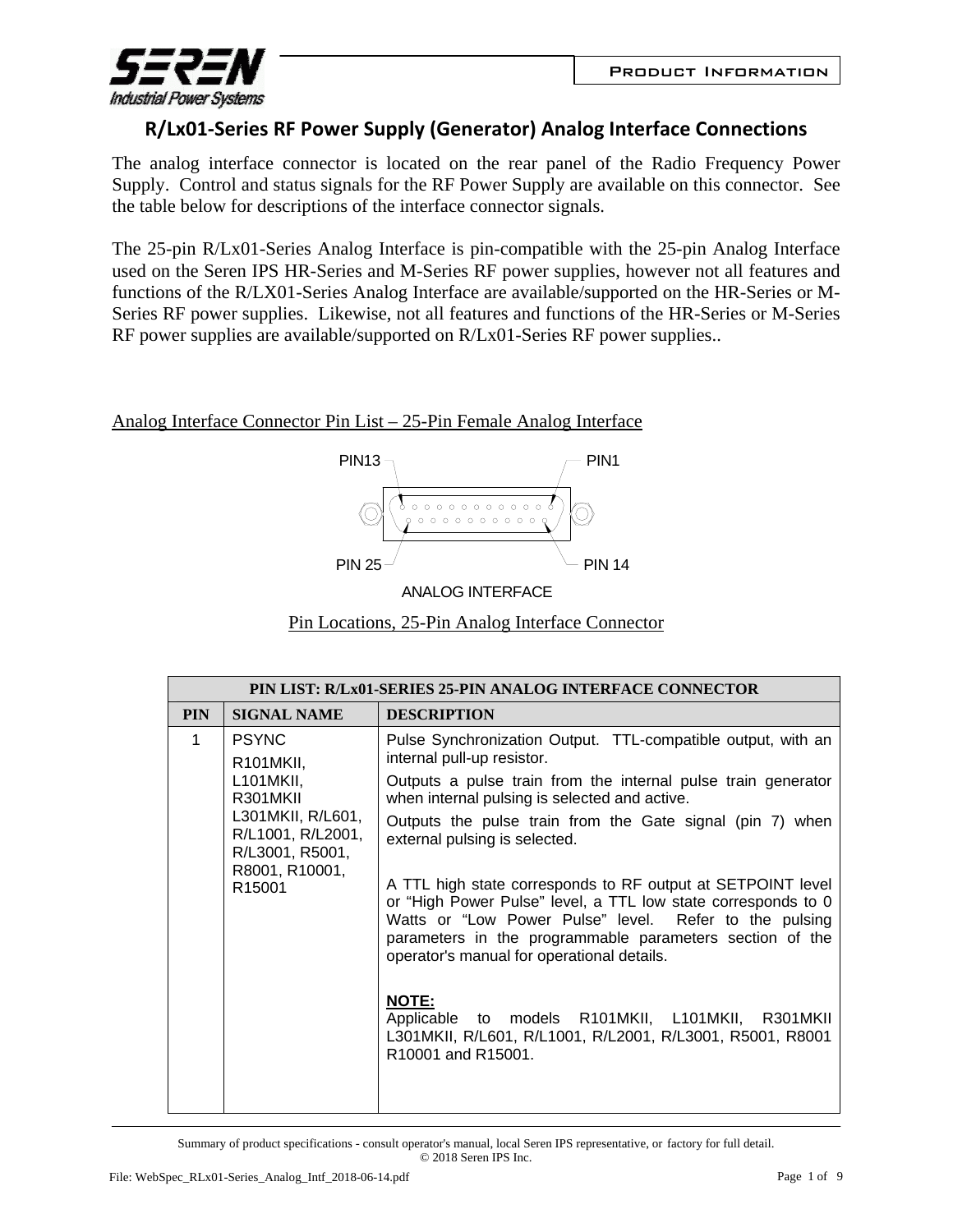

|            | PIN LIST: R/Lx01-SERIES 25-PIN ANALOG INTERFACE CONNECTOR |                                                                                                                                                                                                                                               |  |
|------------|-----------------------------------------------------------|-----------------------------------------------------------------------------------------------------------------------------------------------------------------------------------------------------------------------------------------------|--|
| <b>PIN</b> | <b>SIGNAL NAME</b>                                        | <b>DESCRIPTION</b>                                                                                                                                                                                                                            |  |
| 2          | <b>INTERLOCK</b>                                          | External Interlock. TTL - compatible input, active low, with an<br>internal pull-up resistor.                                                                                                                                                 |  |
|            |                                                           | A contact closure between pin 2 and pin 15 or a TTL "low" signal<br>applied to pin 2 is required before RF output can be enabled.                                                                                                             |  |
|            |                                                           | An open circuit or a TTL "high" signal applied to pin 2 while the<br>RF output is enabled, will cause the RF output to turn off.                                                                                                              |  |
|            |                                                           | An open circuit or a TTL "high" signal applied to pin 2 while the<br>RF output is off, will prevent the RF output from being enabled.                                                                                                         |  |
|            |                                                           | This signal is active in Panel, Analog, or Serial control modes                                                                                                                                                                               |  |
| 3          | RFON*                                                     | RF Output Enable/Disable. TTL – compatible input, active low,<br>edge triggered, with an internal pull-up resistor.                                                                                                                           |  |
|            |                                                           | A contact closure between pin 3 and pin 16 or a TTL signal<br>transition from "high" to "low" applied to pin 3 enables the RF<br>output, provided Pin 2 is at TTL "low" state.                                                                |  |
|            |                                                           | An open circuit between pin 3 and pin 16 or a TTL signal<br>transition from "low" to "high" applied to pin 3 disables the RF<br>output.                                                                                                       |  |
|            |                                                           | This signal is active only in "Analog" control mode.                                                                                                                                                                                          |  |
| 4          | PWR/VLT*                                                  | Power or Voltage leveling mode select. TTL - compatible input<br>with internal pull-up resistor.                                                                                                                                              |  |
|            |                                                           | An open circuit or TTL "high" signal applied to pin 4 selects the<br>power supply's internal power sensor for power regulation.                                                                                                               |  |
|            |                                                           | A contact closure between pin 4 and pin 16 or a TTL "low" signal<br>applied to pin 4 selects forward power regulation based on an<br>external feedback signal (FEEDBACK signal - Pin 12).                                                     |  |
|            |                                                           | Refer to the controls section of the operator's manual for<br>detailed instructions on how to configure and use this mode.<br>This signal is active only in "Analog" control mode.                                                            |  |
| 5          | SLAVE*                                                    | Selects internal oscillator/exciter or external oscillator/exciter                                                                                                                                                                            |  |
|            |                                                           | (Slave Mode) as frequency source operation. TTL - compatible<br>input with an internal pull-up resistor.                                                                                                                                      |  |
|            |                                                           | A contact closure between pin 5 and pin 17 or applying a TTL<br>"low" signal to pin 5 selects external frequency source (Slave<br>Mode) operation. The external frequency source is connected<br>to the "CEX IN" connector on the rear panel. |  |
|            |                                                           | An open circuit or TTL "high" applied to pin 5 selects the power<br>supply's internal oscillator/exciter as the frequency source.                                                                                                             |  |
|            |                                                           | This signal is active only in "Analog" control mode.                                                                                                                                                                                          |  |
| 6          | GATEN*                                                    | Selects Continuous Wave (CW) or Pulse Operation.<br>$TTL -$<br>compatible input with an internal pull-up resistor.                                                                                                                            |  |
|            |                                                           | A contact closure between pin 6 and pin 17 or applying a TTL<br>"low" signal to pin 6 selects pulse operation. Apply the external<br>pulse train to Pin 7.                                                                                    |  |
|            |                                                           | Applying a logic level high to this pin or allowing this pin to float<br>selects continuous wave (CW) operation.                                                                                                                              |  |
|            |                                                           |                                                                                                                                                                                                                                               |  |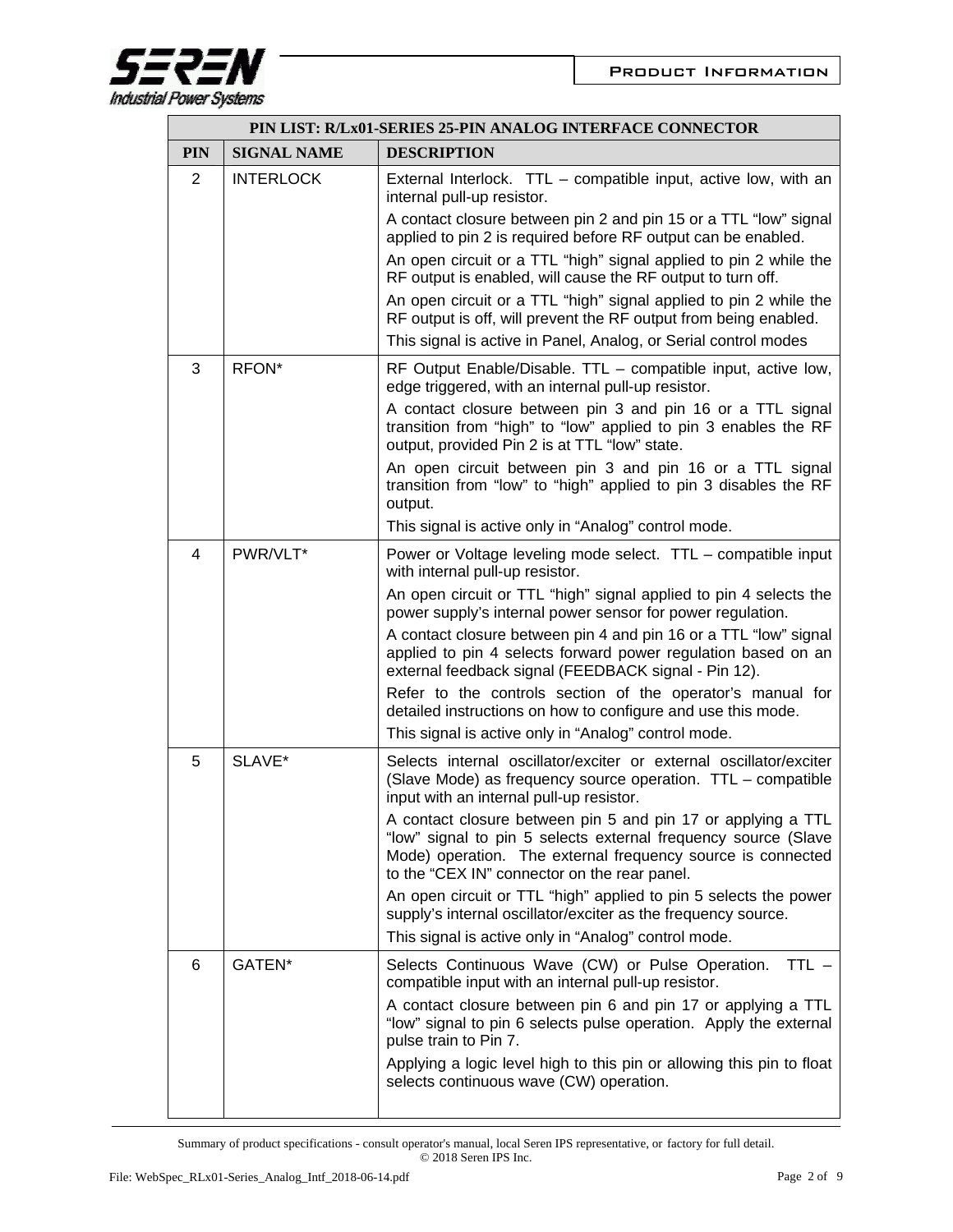

|                | PIN LIST: R/Lx01-SERIES 25-PIN ANALOG INTERFACE CONNECTOR |                                                                                                                                                                                                                                                                                                                   |  |
|----------------|-----------------------------------------------------------|-------------------------------------------------------------------------------------------------------------------------------------------------------------------------------------------------------------------------------------------------------------------------------------------------------------------|--|
| <b>PIN</b>     | <b>SIGNAL NAME</b>                                        | <b>DESCRIPTION</b>                                                                                                                                                                                                                                                                                                |  |
| $\overline{7}$ | <b>GATE</b>                                               | External Pulse Train input. Toggles output power between<br>setpoint value and 0 Watts. TTL - compatible input with internal<br>pull-up resistor.                                                                                                                                                                 |  |
|                |                                                           | An open circuit or TTL "high" signal applied to pin 7 holds the RF<br>output to the setpoint level.                                                                                                                                                                                                               |  |
|                |                                                           | A contact closure between pin 7 and pin 17 or a TTL 'low" signal<br>applied to pin 7 switches the RF output power to 0 Watts.                                                                                                                                                                                     |  |
|                |                                                           | Active when pin 6 (GATEN*) is in a TTL "low" state.                                                                                                                                                                                                                                                               |  |
| 8              | RFENABLED*                                                | RF output status signal. Active low, open collector output.<br>24VDC, 15mA maximum current sink, 150mW maximum power<br>dissipation.                                                                                                                                                                              |  |
|                |                                                           | Signal output is 0V (low) for an RF on condition; signal output is<br>"open" for an RF off condition.                                                                                                                                                                                                             |  |
|                |                                                           | The RFENABLED* signal can also indicate the presence of<br>excessive reflected power by changing from a "low" state to a<br>"high" state when the RF output is enabled. Refer to "Reflected<br>Power Alarm ON/OFF" and "Reflected Alarm Threshold" in the<br>Programmable Parameters section for details.         |  |
|                |                                                           | The RFENABLED* output signal may also be used to pre-<br>position Seren IPS Inc. AT-Series Matching Networks. Refer to<br>"Matching Network Preset Mode", "Tune Capacitor Preset<br>Position", and "Load Capacitor Preset Position" in the<br>Programmable Parameters section. Requires +5VDC pull-up<br>enabled. |  |
|                |                                                           | <b>NOTE:</b><br>For units manufactured on or before July 30, 2005, this pin is<br>internally pulled up to +5VDC.                                                                                                                                                                                                  |  |
|                |                                                           | For unit manufactured on August 1, 2005 and later, this pin may<br>be configured as internally pulled up to +5VDC (factory default<br>configuration) or without a +5VDC pull-up. (OEM custom<br>configurations). Configuration is set at the factory.<br>Use pin 18 for a reference return.                       |  |
| 9              | <b>GND</b>                                                | Internally connected to chassis ground. Connect to system<br>controller common or ground reference.                                                                                                                                                                                                               |  |
| 10             | <b>FWD MON</b>                                            | Forward power monitor output signal. Analog output, selectable<br>0 to +5VDC or 0 to +10VDC range via front panel controls.<br>Output is linearly proportional to 0 to 100% of rated forward                                                                                                                      |  |
|                |                                                           | power.<br>Refer to the Power Monitor Scaling subsection in the<br>appropriate model specification for forward power monitor<br>scaling details.                                                                                                                                                                   |  |
|                |                                                           | The forward power monitor output signal may also be used to<br>pre-position Seren IPS Inc. AT-Series Matching Networks.<br>Refer to "Matching Network Preset Mode", "Tune Capacitor<br>Preset Position", and "Load Capacitor Preset Position" in the<br>Programmable Parameters section.                          |  |
|                |                                                           | Measure monitor voltage with respect to pin 22 (FWDRET).                                                                                                                                                                                                                                                          |  |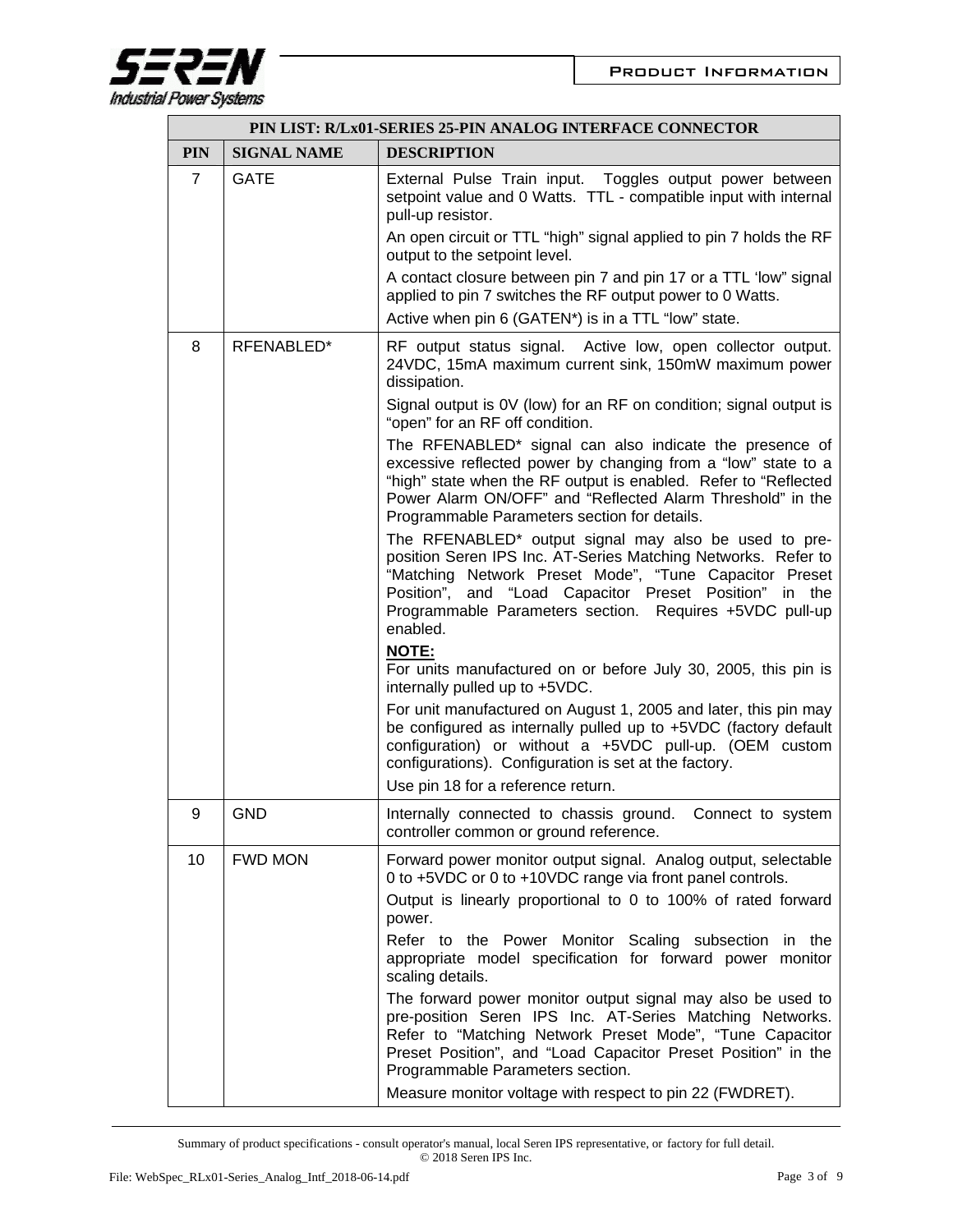

|            | PIN LIST: R/Lx01-SERIES 25-PIN ANALOG INTERFACE CONNECTOR |                                                                                                                                                                                                                                                                                                         |  |
|------------|-----------------------------------------------------------|---------------------------------------------------------------------------------------------------------------------------------------------------------------------------------------------------------------------------------------------------------------------------------------------------------|--|
| <b>PIN</b> | <b>SIGNAL NAME</b>                                        | <b>DESCRIPTION</b>                                                                                                                                                                                                                                                                                      |  |
| 11         | <b>REFP MON</b>                                           | Reflected power monitor output signal.<br>Analog output,<br>selectable 0 to +5VDC or 0 to +10VDC range via front panel<br>controls.                                                                                                                                                                     |  |
|            |                                                           | Refer to the Power Monitor Scaling subsection in the<br>appropriate model specification for reflected power monitor<br>scaling details.                                                                                                                                                                 |  |
|            |                                                           | The reflected power monitor output signal may also be used to<br>pre-position Seren IPS Inc. AT-Series Matching Networks.<br>Refer to "Matching Network Preset Mode", "Tune Capacitor<br>Preset Position", and "Load Capacitor Preset Position" in the<br>Programmable Parameters section.              |  |
|            |                                                           | Measure monitor voltage with respect to pin 23 (REFRET).                                                                                                                                                                                                                                                |  |
| 12         | <b>FEEDBACK</b>                                           | External feedback voltage signal. Analog input, 0 to +10.0VDC.                                                                                                                                                                                                                                          |  |
|            |                                                           | Use pin 16 or 17 or (GNDI) for return reference.                                                                                                                                                                                                                                                        |  |
|            |                                                           | The RF Power Supply will automatically adjust its output power<br>to maintain the FEEDBACK signal's magnitude at the same<br>level as the SETPOINT signal magnitude. The PROBE voltage<br>will be displayed on the front panel. The PROBE attenuation<br>factor can be configured from the front panel. |  |
|            |                                                           | The external feedback signal is derived from a voltage probe<br>(RF or DC) located elsewhere in the plasma or process system.<br>Refer to the controls section for detailed instructions on how to<br>configure and use this mode.                                                                      |  |
|            |                                                           | Note: The feedback voltage polarity must match the setpoint<br>input's (pin 13) polarity for proper operation of voltage control<br>mode. The RF Power Supply's external feedback circuitry is not<br>designed to function with Negative (-) polarity signals applied to<br>this pin.                   |  |
| 13         | <b>SETPOINT</b>                                           | Power or Voltage setpoint input. Analog, high-impedance,<br>differential input with selectable 0 to +5.0VDC or 0 to +10.0VDC<br>range via front panel controls.                                                                                                                                         |  |
|            |                                                           | Refer to the controls section of the operator's manual for<br>detailed instructions on how to configure and use this mode<br>NOTE: SETRET (pin 25) MUST be referenced to common or                                                                                                                      |  |
|            |                                                           | ground at the setpoint voltage source (system controller) or the<br>RF output power will behave erratically.                                                                                                                                                                                            |  |
|            |                                                           | Refer to the Analog Setpoint Sensitivity subsection of the<br>appropriate model specification for setpoint sensitivity details.                                                                                                                                                                         |  |
|            |                                                           | NOTE: Feedback voltage range and polarity must match<br>setpoint voltage range and polarity for proper operation in<br>voltage control mode.                                                                                                                                                            |  |
|            |                                                           | Pin 13 is the positive $(+)$ input of the differential setpoint<br>amplifier.                                                                                                                                                                                                                           |  |
|            |                                                           | Active only in ANALOG control mode.                                                                                                                                                                                                                                                                     |  |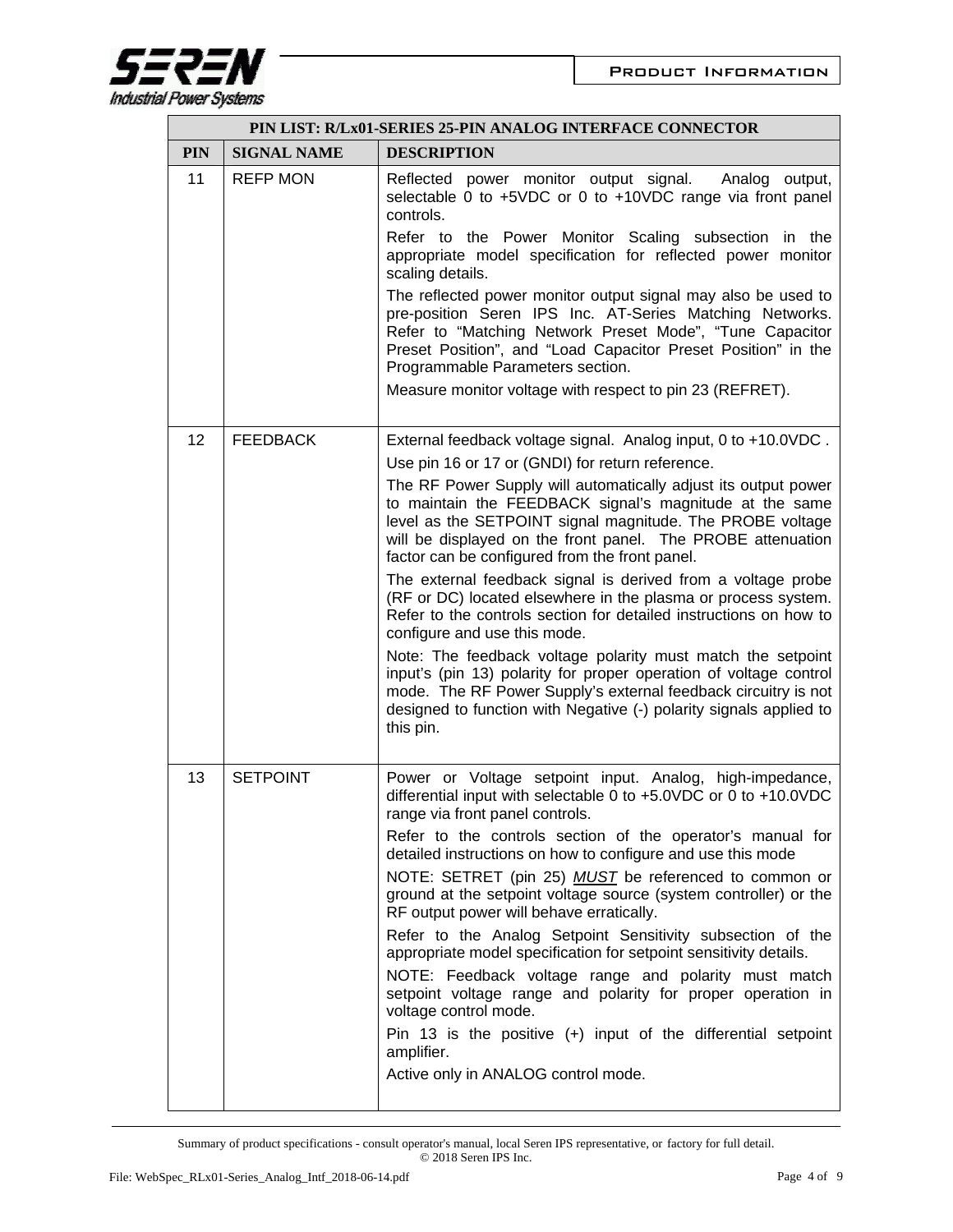

|            | PIN LIST: R/Lx01-SERIES 25-PIN ANALOG INTERFACE CONNECTOR                                                                                    |                                                                                                                                                                                                                                                                                                                                                                                                                                                                                                              |  |
|------------|----------------------------------------------------------------------------------------------------------------------------------------------|--------------------------------------------------------------------------------------------------------------------------------------------------------------------------------------------------------------------------------------------------------------------------------------------------------------------------------------------------------------------------------------------------------------------------------------------------------------------------------------------------------------|--|
| <b>PIN</b> | <b>SIGNAL NAME</b>                                                                                                                           | <b>DESCRIPTION</b>                                                                                                                                                                                                                                                                                                                                                                                                                                                                                           |  |
| 14         | No Connection<br>R101MKII,<br>L101MKII,<br>R301MKII<br>L301MKII, R/L601,<br>R/L1001, R/L2001,<br>R/L3001, R5001,<br>R8001, R10001,<br>R15001 | No Connection<br>Note:<br>Applicable to models R101MKII, L101MKII, R301MKII,<br>L301MKII, R/L601, R/L1001, R/L2001, R/L3001, R5001, R8001,<br>R10001, and R15001                                                                                                                                                                                                                                                                                                                                             |  |
| 15         | <b>INTERLOCK-RTN</b>                                                                                                                         | Ground return for External Interlock (pin 2)                                                                                                                                                                                                                                                                                                                                                                                                                                                                 |  |
| 16         | <b>GNDI</b>                                                                                                                                  | Ground return for pins 3,4,5,6,7,19. Internally connected to<br>chassis ground.<br>Connect to system controller common or ground reference                                                                                                                                                                                                                                                                                                                                                                   |  |
| 17         | <b>GNDI</b>                                                                                                                                  | Ground return for pins 3,4,5,6,7,19. Internally connected to<br>chassis ground.<br>Connect to system controller common or ground reference                                                                                                                                                                                                                                                                                                                                                                   |  |
| 18         | RFENABLED RET                                                                                                                                | Ground return for pin 8 (RFENABLED* signal).<br>For units manufactured on or before July 30, 2005, this pin is<br>internally connected to chassis ground (GNDI).<br>For unit manufactured on August 1, 2005 and later, this pin may<br>be configured as internally connected to chassis ground (GNDI)<br>(factory default configuration) or isolated from chassis ground<br>(OEM custom configurations). Configuration is set at the<br>factory.<br>Connect to system controller common or ground reference. |  |
| 19         | <b>RL-IN</b>                                                                                                                                 | Remote Limit input. Analog input, 0 to +5VDC range. Use pin<br>16 or 17 (GNDI) for return reference.<br>Used in dual-bias or multiple power supply systems to fold-back<br>the power supply's output power if reflected power is detected<br>by another power supply in the system. Output power folds<br>back in response to an external voltage applied to this input.<br>Foldback threshold is factory preset at +5.00VDC (Disabled).<br>Consult factory for assistance.                                  |  |
| 20         | <b>RL-OUT</b>                                                                                                                                | Remote Limit Output.<br>Analog output, 0 to +10VDC range.<br>high-speed,<br>non-linearized<br>Buffered,<br>directional<br>coupler<br>reflected power signal. Return reference is pin 23.<br>Used on dual-bias or multiple power supply systems.<br>Consult<br>factory for assistance.                                                                                                                                                                                                                        |  |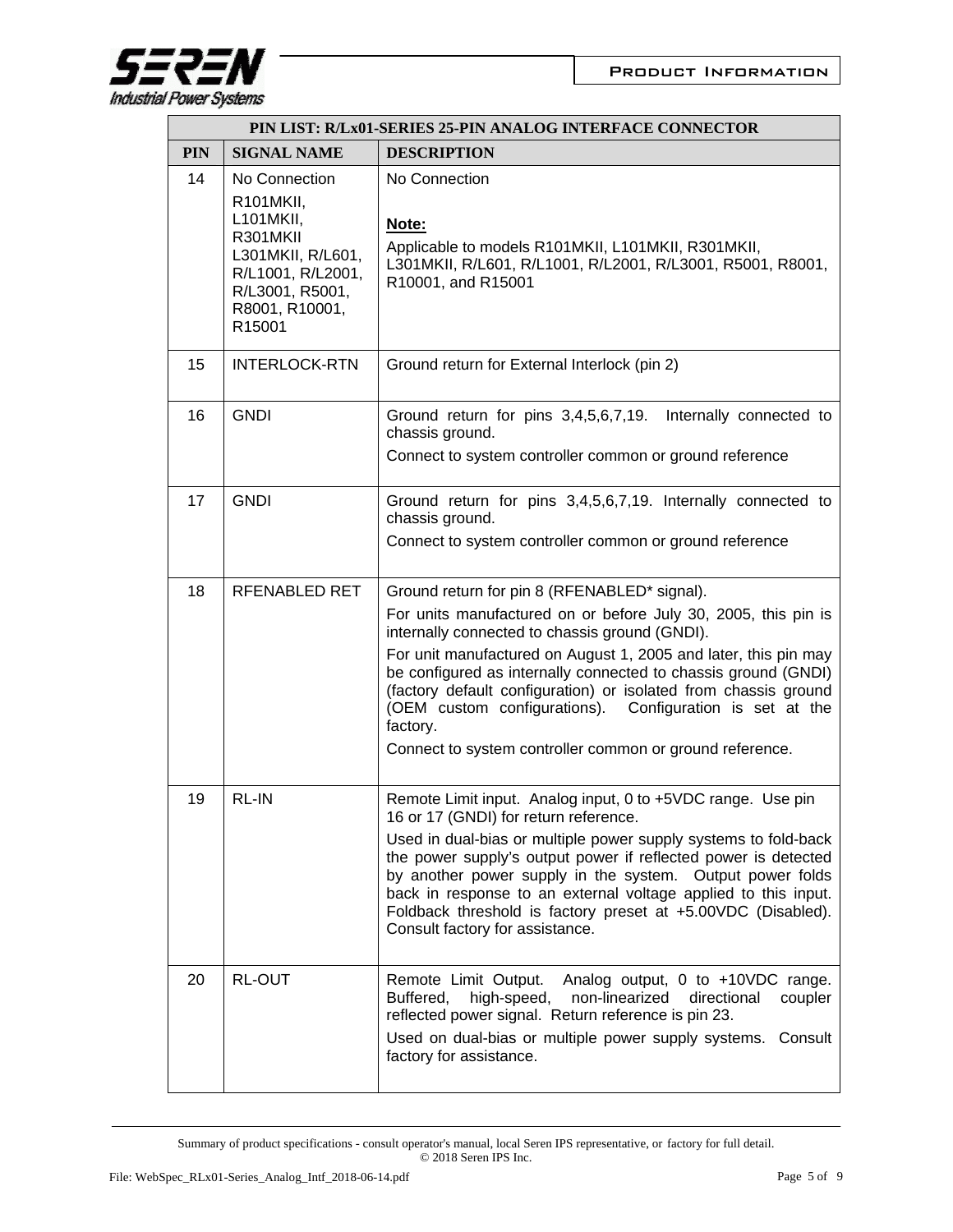

| PIN LIST: R/Lx01-SERIES 25-PIN ANALOG INTERFACE CONNECTOR |                                                                                                              |                                                                                                                                                                                                                                                                                                                                                                                                                                                                                                                                                                                                                                                                                                                                                                                                                                                                                                                                                                                                                                                                                                                                                                                                                 |
|-----------------------------------------------------------|--------------------------------------------------------------------------------------------------------------|-----------------------------------------------------------------------------------------------------------------------------------------------------------------------------------------------------------------------------------------------------------------------------------------------------------------------------------------------------------------------------------------------------------------------------------------------------------------------------------------------------------------------------------------------------------------------------------------------------------------------------------------------------------------------------------------------------------------------------------------------------------------------------------------------------------------------------------------------------------------------------------------------------------------------------------------------------------------------------------------------------------------------------------------------------------------------------------------------------------------------------------------------------------------------------------------------------------------|
| <b>PIN</b>                                                | <b>SIGNAL NAME</b>                                                                                           | <b>DESCRIPTION</b>                                                                                                                                                                                                                                                                                                                                                                                                                                                                                                                                                                                                                                                                                                                                                                                                                                                                                                                                                                                                                                                                                                                                                                                              |
| 21                                                        | <b>PHASE</b>                                                                                                 | External Phase Sensor Input. Analog Input, -10.0VDC to<br>+10.0VDC range.                                                                                                                                                                                                                                                                                                                                                                                                                                                                                                                                                                                                                                                                                                                                                                                                                                                                                                                                                                                                                                                                                                                                       |
|                                                           |                                                                                                              | Used in conjunction with the Variable Frequency Tuning (VFT)<br>feature. On VFT-enabled units with VFT Feedback Mode set to<br>"PHASE TUNE MODE +" or "PHASE TUNE MODE -" the<br>voltage signal from an external phase detector is used to steer<br>the RF output's frequency.                                                                                                                                                                                                                                                                                                                                                                                                                                                                                                                                                                                                                                                                                                                                                                                                                                                                                                                                  |
|                                                           |                                                                                                              | The external phase detector's output is applied to the PHASE<br>input signal. When the PHASE signal is 0.00VDC, the RF<br>Power Supply assumes reflected power is at minimum and<br>stops the tuning process.                                                                                                                                                                                                                                                                                                                                                                                                                                                                                                                                                                                                                                                                                                                                                                                                                                                                                                                                                                                                   |
| 22                                                        | <b>FWDRET</b>                                                                                                | Forward Power Monitor return. Analog output. For pin 10.                                                                                                                                                                                                                                                                                                                                                                                                                                                                                                                                                                                                                                                                                                                                                                                                                                                                                                                                                                                                                                                                                                                                                        |
| 23                                                        | <b>REFRET</b>                                                                                                | Return reference for Reflected Power Monitor and Remote Limit<br>output signals. Analog output. For pins 11 and 20.                                                                                                                                                                                                                                                                                                                                                                                                                                                                                                                                                                                                                                                                                                                                                                                                                                                                                                                                                                                                                                                                                             |
| 24                                                        | No Connection                                                                                                | No Connection<br><b>NOTE:</b><br>Applicable to:<br>Models R101MKII, L101MKII, R301MKII L301MKII with software<br>version 9.0J3 or greater, with or without rear panel "DCP"<br>connector installed.<br>Models R101, L101, R301, L301 <i>without</i> rear panel "DCP"<br>connector installed.<br>Models R/L601, R/L1001, R/L2001, R/L3001, R5001, R8001,<br>R10001, and R15001                                                                                                                                                                                                                                                                                                                                                                                                                                                                                                                                                                                                                                                                                                                                                                                                                                   |
|                                                           | <b>FEEDBACK</b><br>R101, L101<br>R301, L301<br>R101MKII,<br>L101MKII,<br>R301MKII<br>L301MKII<br>Models only | <b>Note:</b> This pin function is not supported on units with software<br>version 9.0J3 or greater because the user can route the inverted<br>probe signal to pin 12 via a selection in the programming menu.<br>External feedback voltage signal. Analog input, 0 to +10.0VDC.<br>Internally connected to pin 12.<br>Use pin 16 or 17 (GNDI) for return reference.<br>The RF Power Supply will automatically adjust its output power<br>to maintain the FEEDBACK signal's magnitude at the same<br>level as the SETPOINT signal magnitude. The PROBE voltage<br>will be displayed on the front panel. The PROBE attenuation<br>factor can be configured from the front panel.<br>The external feedback signal is derived from a voltage probe<br>(RF or DC) located elsewhere in the plasma or process system.<br>Refer to the controls section for detailed instructions on how to<br>configure and use this mode.<br>Note: The feedback voltage polarity must match the setpoint<br>input's (pin 13) polarity for proper operation of voltage control<br>mode.<br>Note:<br>Applicable <i>only</i> to models R101, L101, R301, L301, R301MKII,<br>L301MKII with software version 9.0J2 or less, with optional |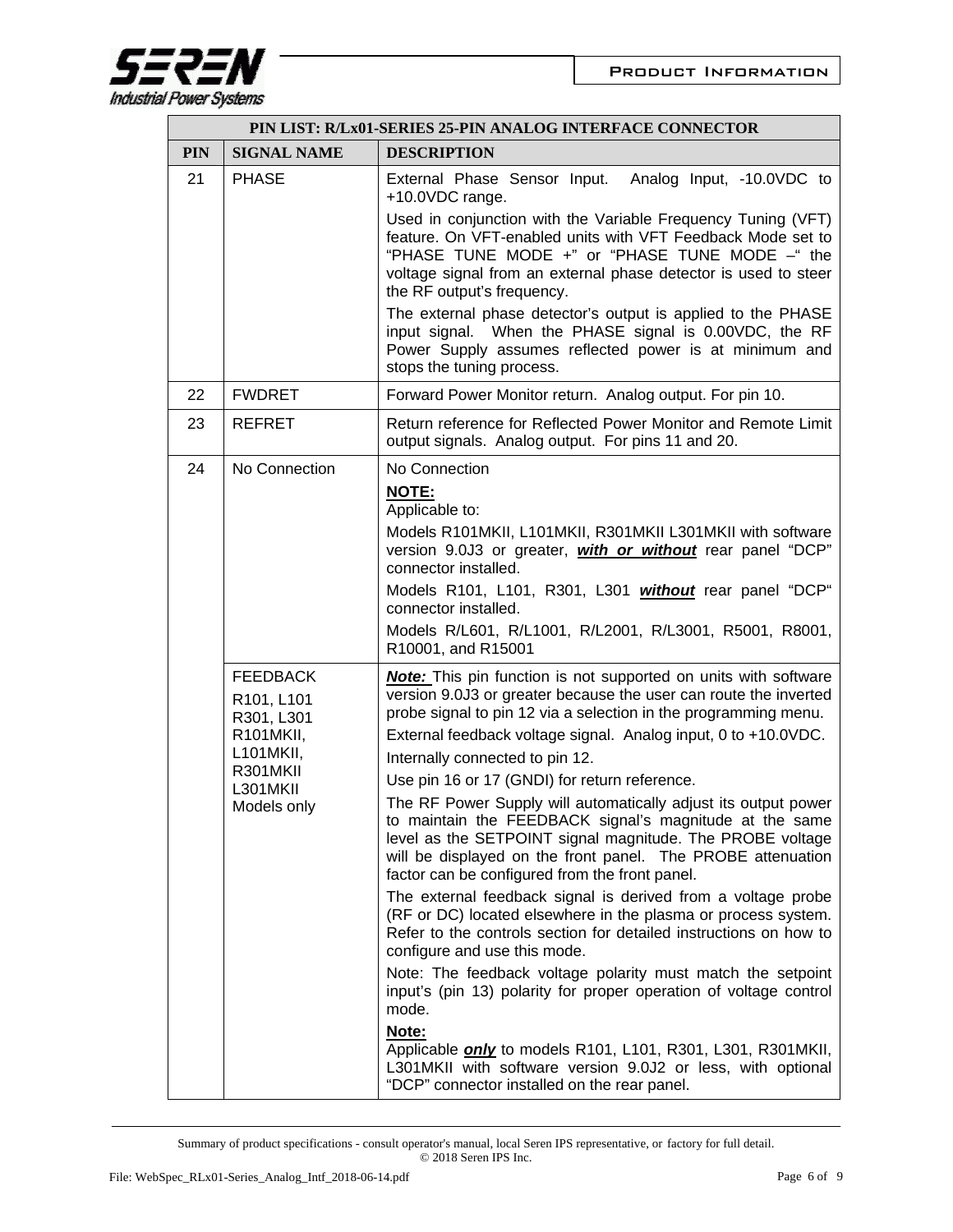

| PIN LIST: R/Lx01-SERIES 25-PIN ANALOG INTERFACE CONNECTOR |                                                               |                                                                                                                                                                                                                                                                        |
|-----------------------------------------------------------|---------------------------------------------------------------|------------------------------------------------------------------------------------------------------------------------------------------------------------------------------------------------------------------------------------------------------------------------|
| <b>PIN</b>                                                | <b>SIGNAL NAME</b>                                            | <b>DESCRIPTION</b>                                                                                                                                                                                                                                                     |
| 25                                                        | <b>SETRET</b>                                                 | Setpoint Return. Analog differential input (-). Note: This pin<br>must be connected to a ground reference or the unit's output<br>will behave erratically                                                                                                              |
|                                                           |                                                               | <b>NOTE:</b><br>Applicable to:                                                                                                                                                                                                                                         |
|                                                           |                                                               | Models R101MKII, L101MKII, R301MKII, and L301MKII with<br>software version 9.0J3 or greater, with or without rear panel<br>"DCP" connector installed.                                                                                                                  |
|                                                           |                                                               | Models R101, L101, R301, L301 <i>without</i> rear panel "DCP"<br>connector installed.                                                                                                                                                                                  |
|                                                           |                                                               | Models R/L601, R/L1001, R/L2001, R/L3001, R5001, R8001,<br>R10001, R15001                                                                                                                                                                                              |
|                                                           | <b>INVPROBE</b><br>R101, L101<br>R301, L301                   | <b>Note:</b> This pin function is not supported on units with software<br>version 9.0J3 or greater because the user can route the inverted<br>probe signal to pin 12 via a selection in the programming menu.                                                          |
|                                                           | R101MKII,<br>L101MKII,<br>R301MKII<br>L301MKII<br>Models only | Inverted Probe Output. Analog output, 0 to +10.0VDC.<br>Inverted polarity signal derived from the optional rear panel<br>"DCP" BNC connector.<br>Magnitude of the signal remains<br>identical, polarity changed from negative (at the PROBE<br>connector) to positive. |
|                                                           |                                                               | Connect to pin 24 (if required) when using external feedback to<br>regulate RF output level.                                                                                                                                                                           |
|                                                           |                                                               | Note:<br>Applicable only to models R101, L101, R301, L301, R301MKII,<br>L301MKII with software version 9.0J2 or less, with optional<br>"DCP" connector installed on the rear panel.                                                                                    |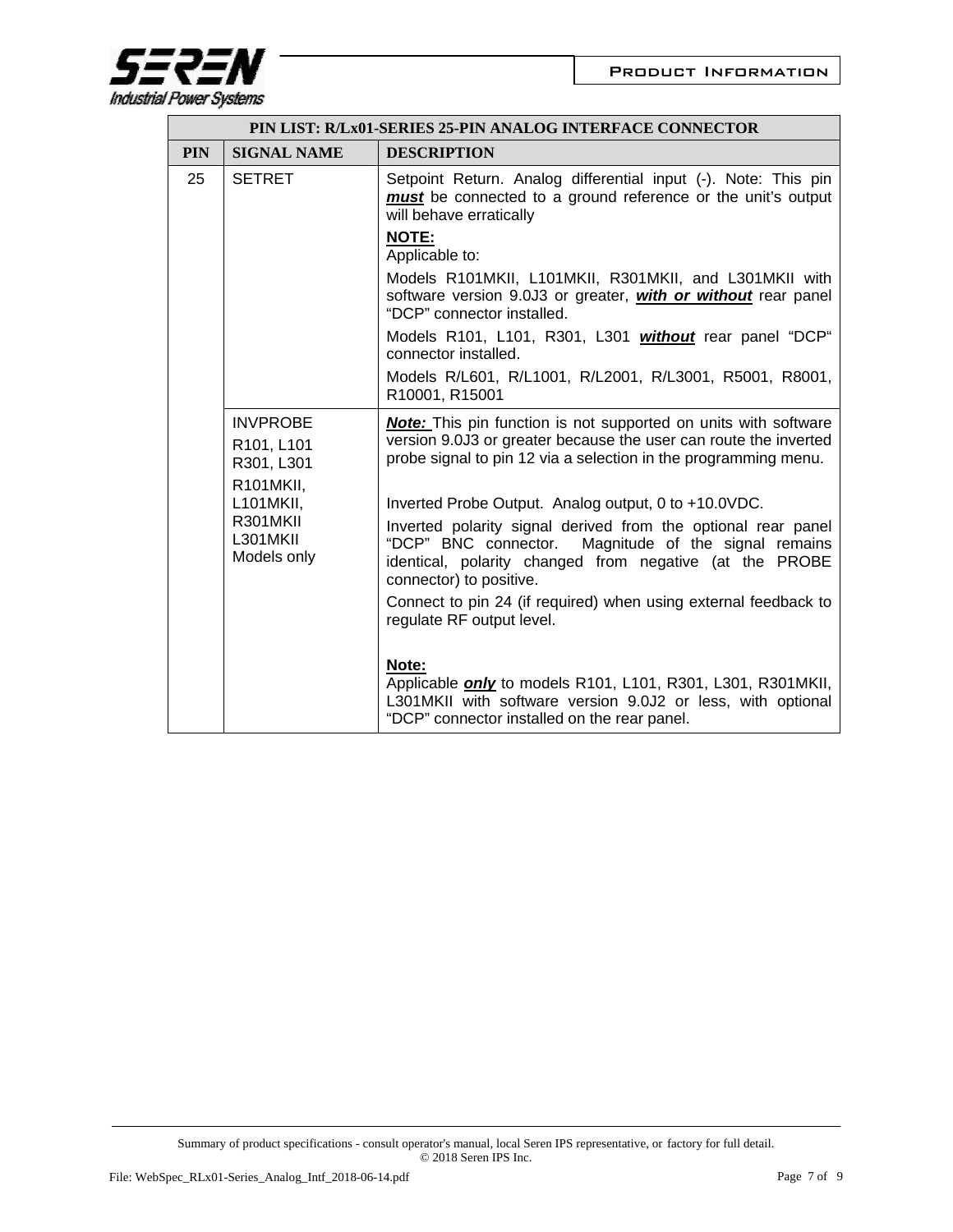

## Typical Analog Interface Connections (Analog Control)

There are many possible analog interface wiring schemes. Basic analog interface connections are diagrammed below. Refer to the Analog Interface Connector pin list in the Rear Panel Controls and Connections section of the operator's manual for signal details. Use shielded cable for all interconnections.



## Typical Analog Interface Connections